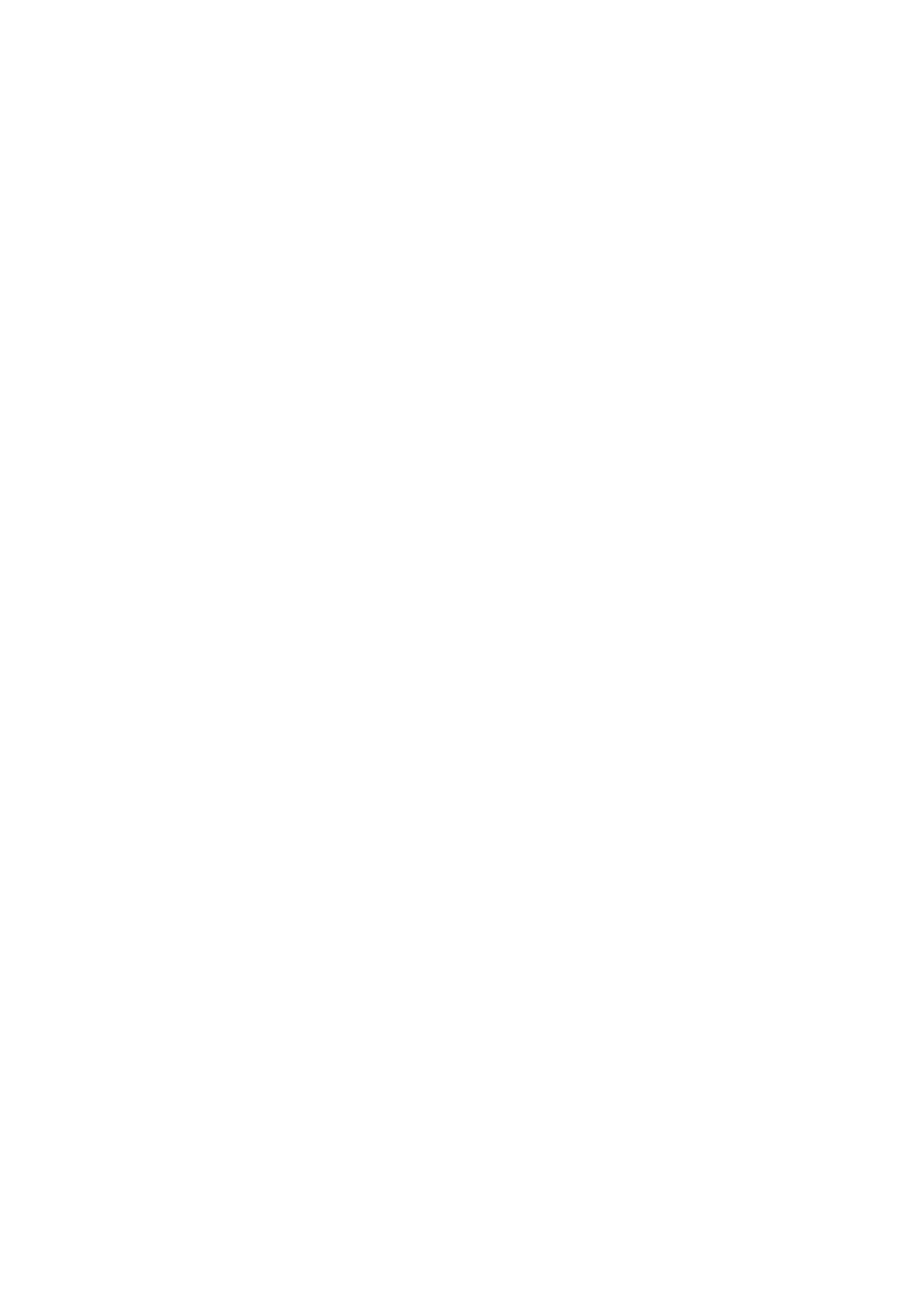## **NORTHERN TERRITORY OF AUSTRALIA**

As in force at 8 March 2007 \_\_\_\_\_\_\_\_\_\_\_\_\_\_\_\_\_\_\_\_

\_\_\_\_\_\_\_\_\_\_\_\_\_\_\_\_\_\_\_\_

### **ESSENTIAL GOODS AND SERVICES ACT**

An Act to control and manage prescribed goods or services during periods of shortage, and for related purposes

## **Part I Preliminary**

### **1 Short title**

This Act may be cited as the *Essential Goods and Services Act*.

### **2 Interpretation**

(1) In this Act, unless the contrary intention appears:

*community* means a group of persons identified by their presence in a geographical area or by common interest.

*declaration* means a declaration under section 5(1) or (2).

#### *goods* means:

- (a) fuel, including fossil fuel derivatives and gases;
- (b) bread, eggs, milk; or
- (c) any other foodstuff or commodity required for the maintenance of public health or a service, being a foodstuff or commodity prescribed under section 18 as goods for the purposes of this Act.

*notice* means a notice of a declaration.

#### *service* means:

- (a) any of the following services or facilities ordinarily available to the public:
	- (i) public transportation of persons or freight other than taxicab services;
	- (ii) fire fighting services;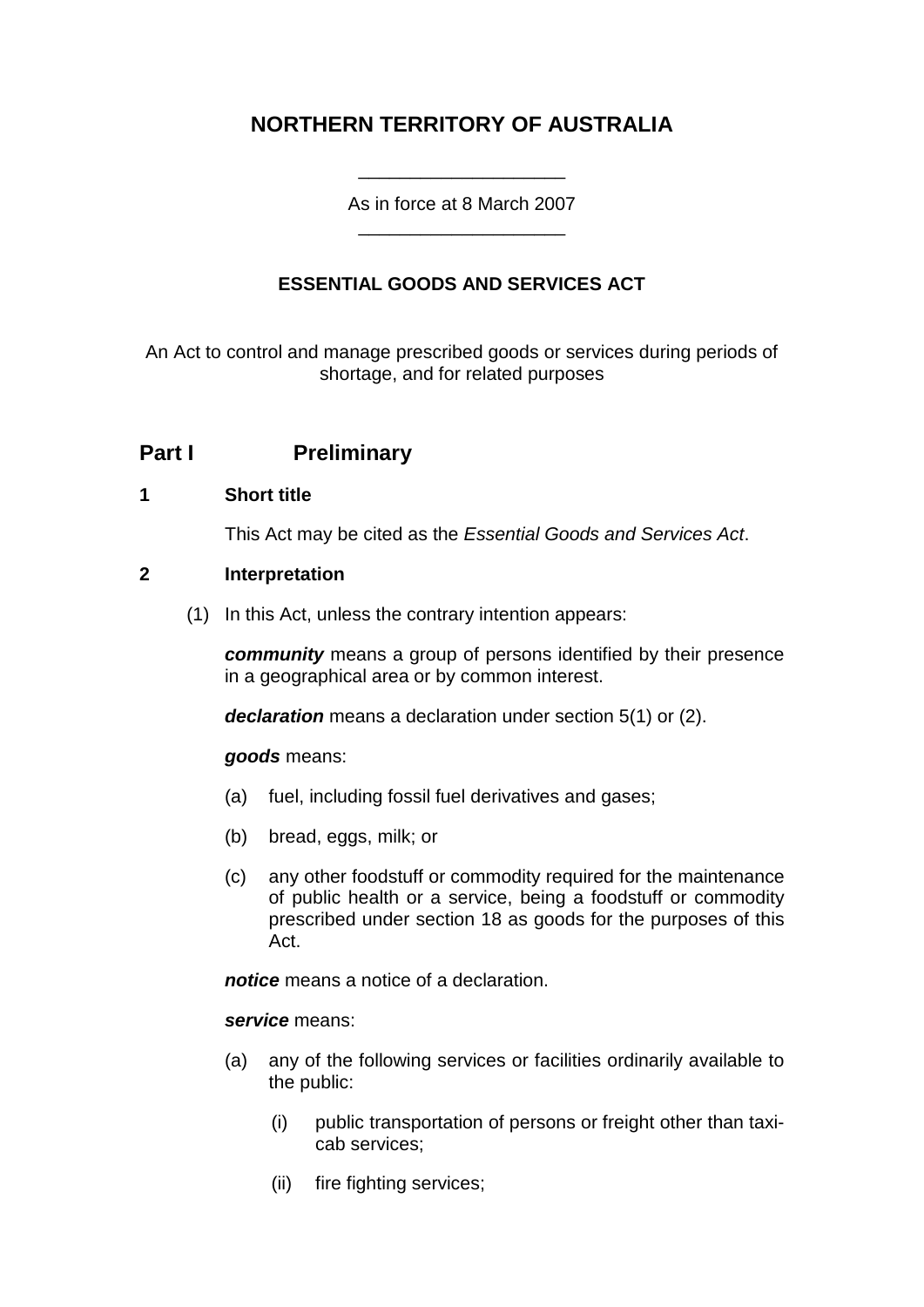- (iii) hospitals administered under the *Medical Services Act*;
- (iv) electricity supplied under the *Electricity Reform Act* or the *Power and Water Corporation Act*;
- (v) water supply;
- (vi) garbage collection, sanitary cleansing or sewerage; or
- (b) any other service or facility:
	- (i) concerned with the maintenance of public health or a public utility; or
	- (ii) upon which a service listed in paragraph (a) or concerned with the maintenance of public health or a public utility depends for its maintenance or operation, being a service or facility prescribed under section 18 as a service for the purposes of this Act.
- (2) A power of prohibition under this Act shall include a power to prohibit generally or with limitations as to place, time and subjectmatter and either absolutely or subject to specified conditions or restrictions.

### **3 Application**

Where a provision of another Act is inconsistent with this Act or a declaration, direction, prohibition or requisition made or given under this Act, this Act or the declaration, direction, prohibition or requisition so made or given shall prevail.

#### **4 Crown to be bound**

This Act binds the Crown.

### **Part II Declaration of shortage**

### **5 Declaration of shortage**

- (1) The Administrator may, by notice in the *Gazette*, declare that a shortage exists in relation to goods or services specified in the notice if he is satisfied that the provision, supply or distribution of the goods or services is, or is likely to become, less than is sufficient for the reasonable requirements of a community.
- (2) Where a declaration is in force, including a declaration in force by virtue of this subsection, and the Administrator is satisfied that it is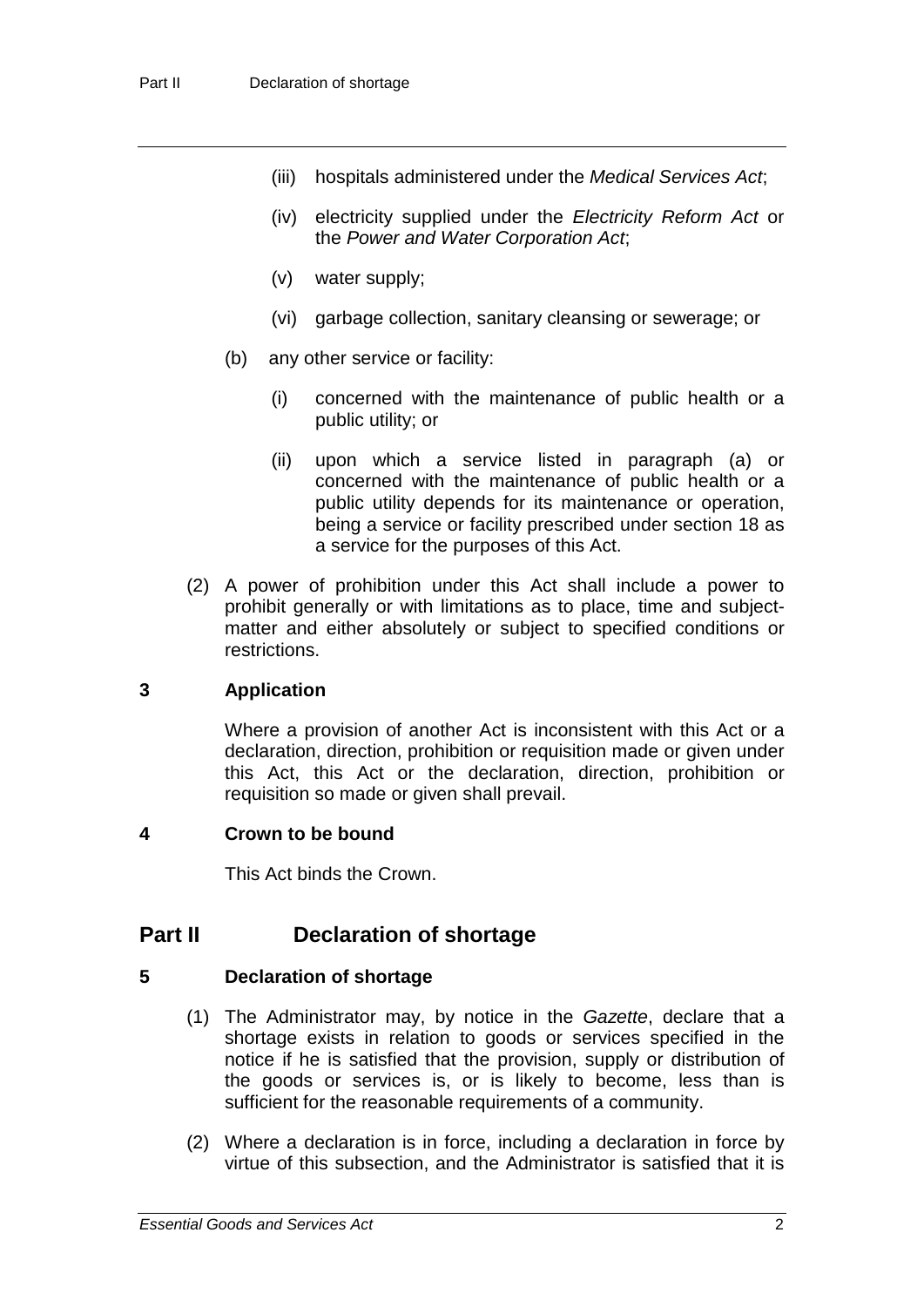necessary for the declaration to continue for a greater period than the period specified in the notice, he may, by notice in the *Gazette*, further declare that the shortage continues to exist.

- (3) A declaration shall have effect on and from the date specified in the notice:
	- (a) for one month; or
	- (b) for such shorter period as is specified in the notice.

#### **6 Presentation of declaration to Legislative Assembly**

The Minister shall lay a copy of a notice before the Legislative Assembly within 3 sitting days of the Assembly after its publication in the *Gazette* and the declaration may be revoked by resolution of the Assembly.

#### **7 Power of Minister**

- (1) Where a declaration is in force, the Minister may take such action as he thinks fit to ensure that the goods or services specified in the notice are available for use, and are used, in a manner best calculated by him to serve the interests of a community.
- (2) Without limiting the generality of subsection (1), the Minister may, by instrument in writing, in relation to goods or services specified in a notice:
	- (a) give such directions as he thinks fit to prohibit or promote the sale, supply, distribution, use or consumption of the goods or services;
	- (b) direct a person who extracts, produces, holds, transports, distributes or provides the goods or services to extract the goods or services for, or produce, transport, distribute or provide the goods or services to, a person specified in the direction and direct that person to accept those goods or services;
	- (c) direct a person who extracts, produces, holds, transports, distributes or provides the goods or services to provide such information in relation to the goods or services as the Minister thinks fit;
	- (d) in relation to services:
		- (i) direct what services shall be maintained and upon what terms and conditions they shall operate;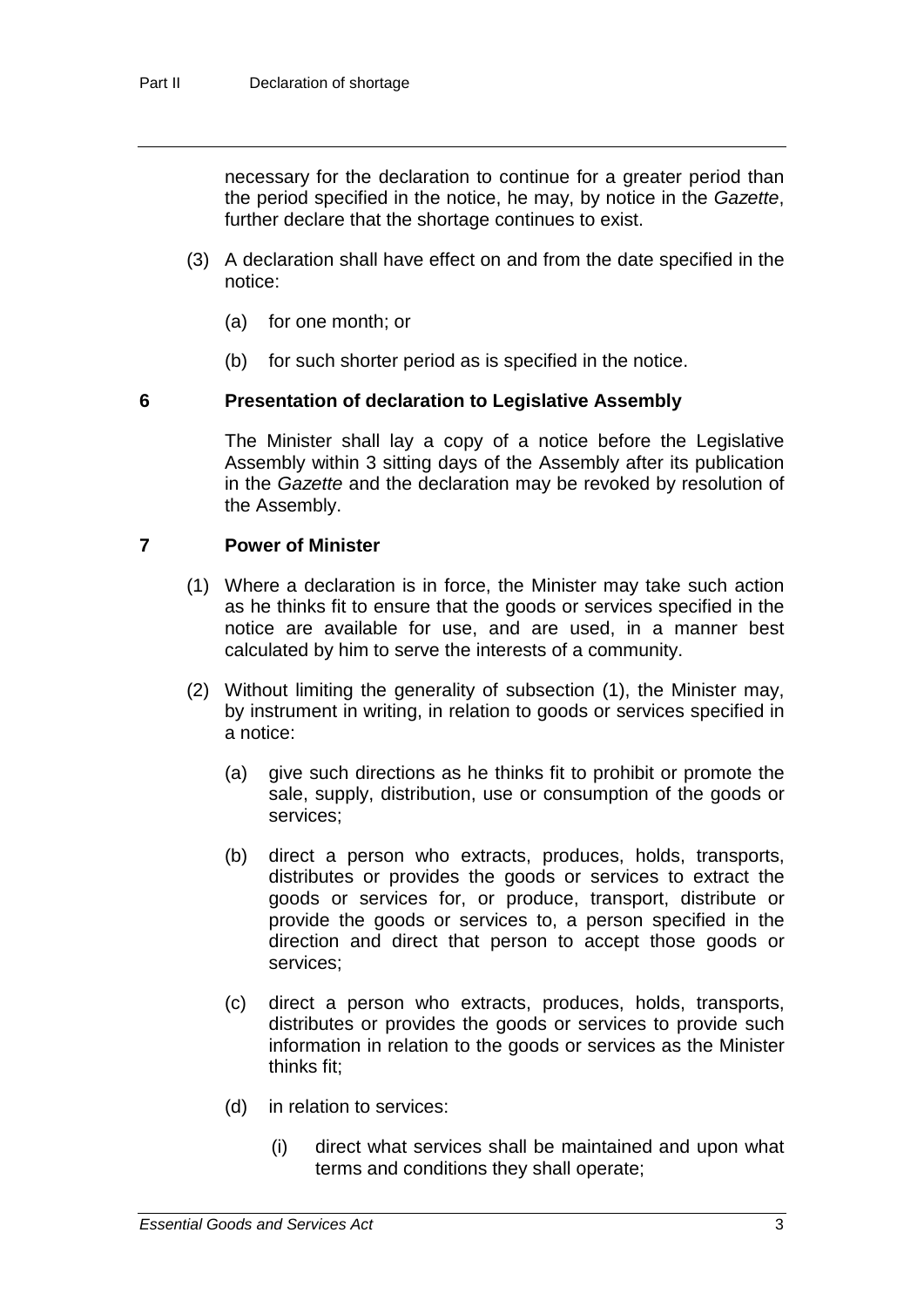- (ii) direct persons and bodies to operate and maintain services to the extent and upon the terms specified in the direction;
- (iii) direct at what times and places and upon what terms and conditions, and in what manner, services may be used or availed of;
- (iv) prohibit the operation or use of services except, if so specified in the prohibition, with the consent of the Minister;
- (v) requisition the use of property of any kind which is used or may be used for or in connection with the operation or maintenance of a service which, in his opinion, is an essential service; and
- (vi) provide for or control, by direction, prohibition or requisition, the operation, use, disposal, distribution, storage, repair, upkeep and maintenance of any property or commodity used or which may be used for or in connection with a service which, in his opinion, is an essential service; and
- (e) provide, by direction, prohibition or requisition, for any matter or thing incidental to the carrying into effect of the powers referred to in this section.

### **8 Protection of employment rights**

- (1) A person who, in complying with a direction, prohibition or requisition under section 7, is absent from his usual place of employment, shall not be liable for dismissal, loss of long service leave, sick leave, recreation leave, or other benefits to which he may be entitled under the industrial award or other terms of service applicable to his usual employment by reason only of his absence, whether his absence is with or without the consent of his usual employer.
- (2) A person who, in complying with a direction, prohibition or requisition under section 7, commences or continues in employment whether with or without the consent of the person for whom the work is done, shall be entitled to the benefits to which he would be entitled in the industrial award or other terms of service applicable to that form of employment from the person for whom the work is done.
- (3) Nothing in subsection (1) or (2) shall entitle a person to claim double payments or benefits for the same period of time, except if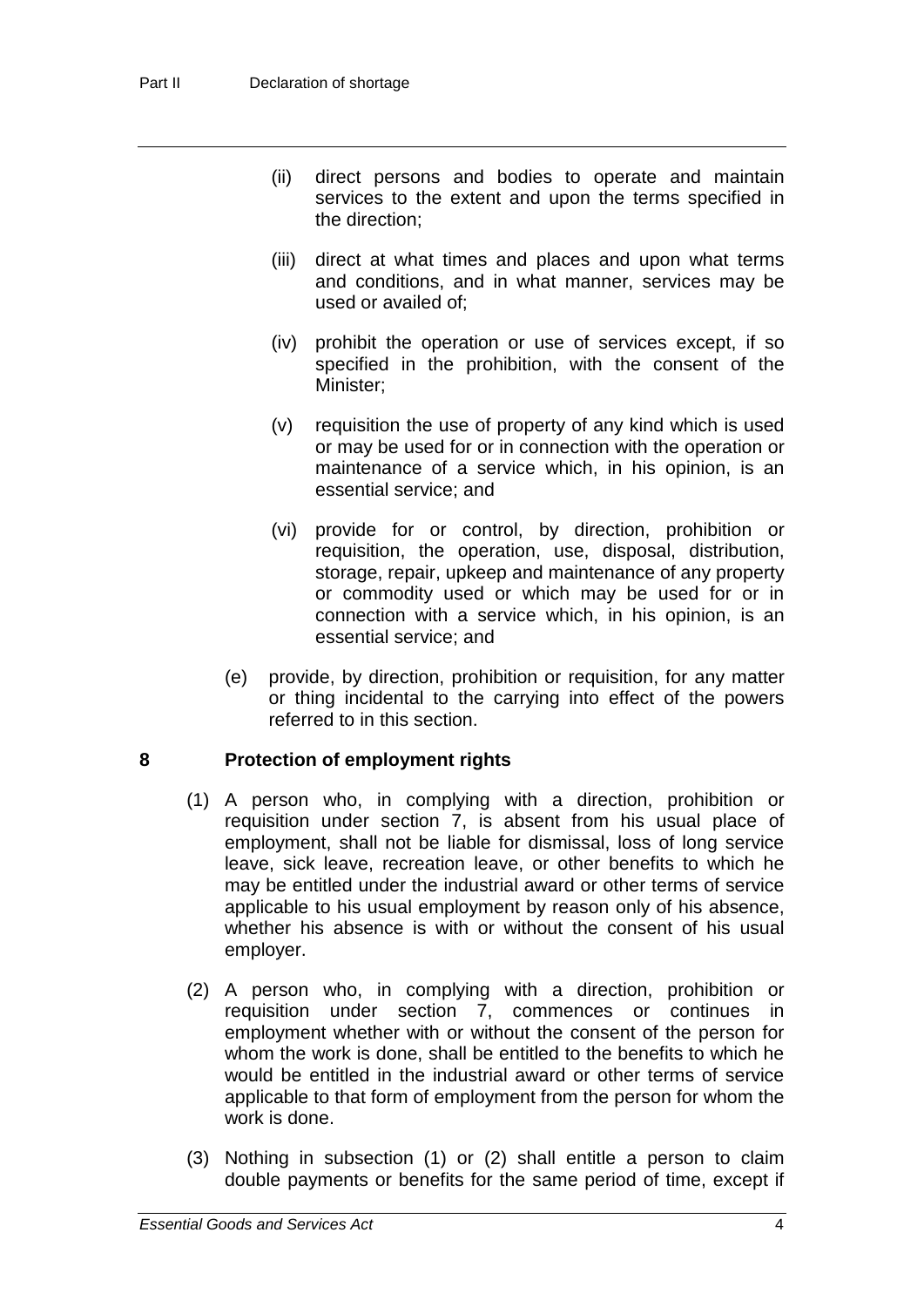such payment or benefit is provided for by the direction, prohibition or requisition under section 7 in compliance with which the person is absent from his usual place of employment or commences or continues in employment.

### **9 Certain proceedings not to be taken**

No civil or criminal action or proceedings shall lie or be brought against the Crown or a person acting in the execution or intended execution of this Act, the Regulations or a direction, prohibition or requisition under this Act, or purported to be under this Act, in respect of anything done or omitted to be done in good faith by the person under, or for the purposes of, this Act.

#### **10 Tabling of direction, &c**

The Minister shall lay a direction, prohibition or requisition under section 7 before the Legislative Assembly within 3 sitting days of the Assembly after it is made or given.

### **Part III Compensation**

### **11 Compensation**

- (1) Notwithstanding section 9, a person who:
	- (a) complies with a direction, prohibition or requisition under section 7 or is engaged in complying with or carrying into effect the direction, prohibition or requisition; and
	- (b) suffers a loss, injury or damage resulting or arising from, or by reason of complying with the direction, prohibition or requisition under section 7,

shall be compensated by the Crown, on just terms, for the loss, injury or damage so suffered.

- (2) Where a person dies as a result of, or whilst engaged in, complying with a direction, prohibition or requisition under section 7 and, but for his death, he would have had a right under subsection (1) to compensation from the Crown on just terms:
	- (a) his death is deemed to be the result of a wrongful act; and
	- (b) his right to compensation is deemed to be an action for damages,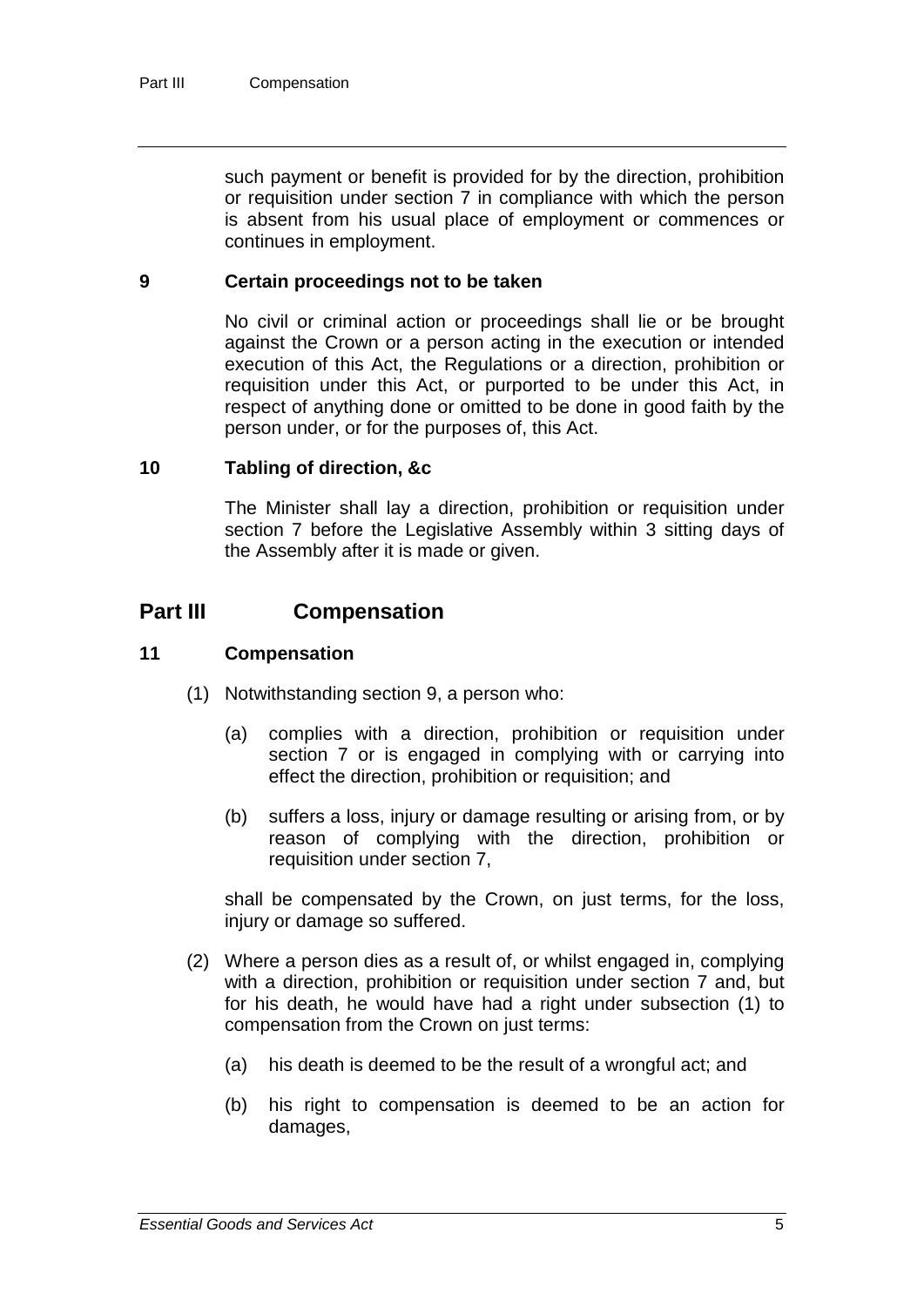for the purposes of section 7(1) of the *Compensation (Fatal Injuries) Act*.

(3) A person who has a right to compensation from the Crown on just terms, under subsection (1), may apply to the Supreme Court to determine the amount of compensation and the Supreme Court shall determine the amount accordingly.

### **Part IV Miscellaneous**

### **12 Delegation**

- (1) The Minister may, by instrument in writing, delegate to a person any of his powers and functions under this Act, other than this power of delegation.
- (2) A power or function delegated under this section, when exercised or performed by the delegate shall, for the purposes of this Act, be deemed to have been exercised or performed by the Minister.
- (3) A delegation under this section does not prevent the exercise of a power or the performance of a function by the Minister.

### **13 Offences and penalties**

- (1) A person shall not contravene or fail to comply with a provision of, or a direction, prohibition or requisition under, this Act.
- (2) A person who contravenes or fails to comply with a provision of, or a direction, prohibition or requisition under, this Act for which a penalty is not provided by this Act other than this section, is punishable, upon being found guilty, by a penalty of:
	- (a) in the case of an offence by an individual  $-$  \$1,000; and
	- (b) in the case of an offence by a body corporate  $-$  \$10,000.
- (3) A person who has been found guilty of contravening or failing to comply with a provision of, or a direction, prohibition or requisition under, this Act is guilty of a further offence against this Act if the contravention or failure to comply continues after he has been found guilty and, upon being found guilty of the further offence, is punishable by a penalty of:
	- (a) in the case of an offence by an individual \$50; and
	- (b) in the case of an offence by a body corporate  $-$  \$500,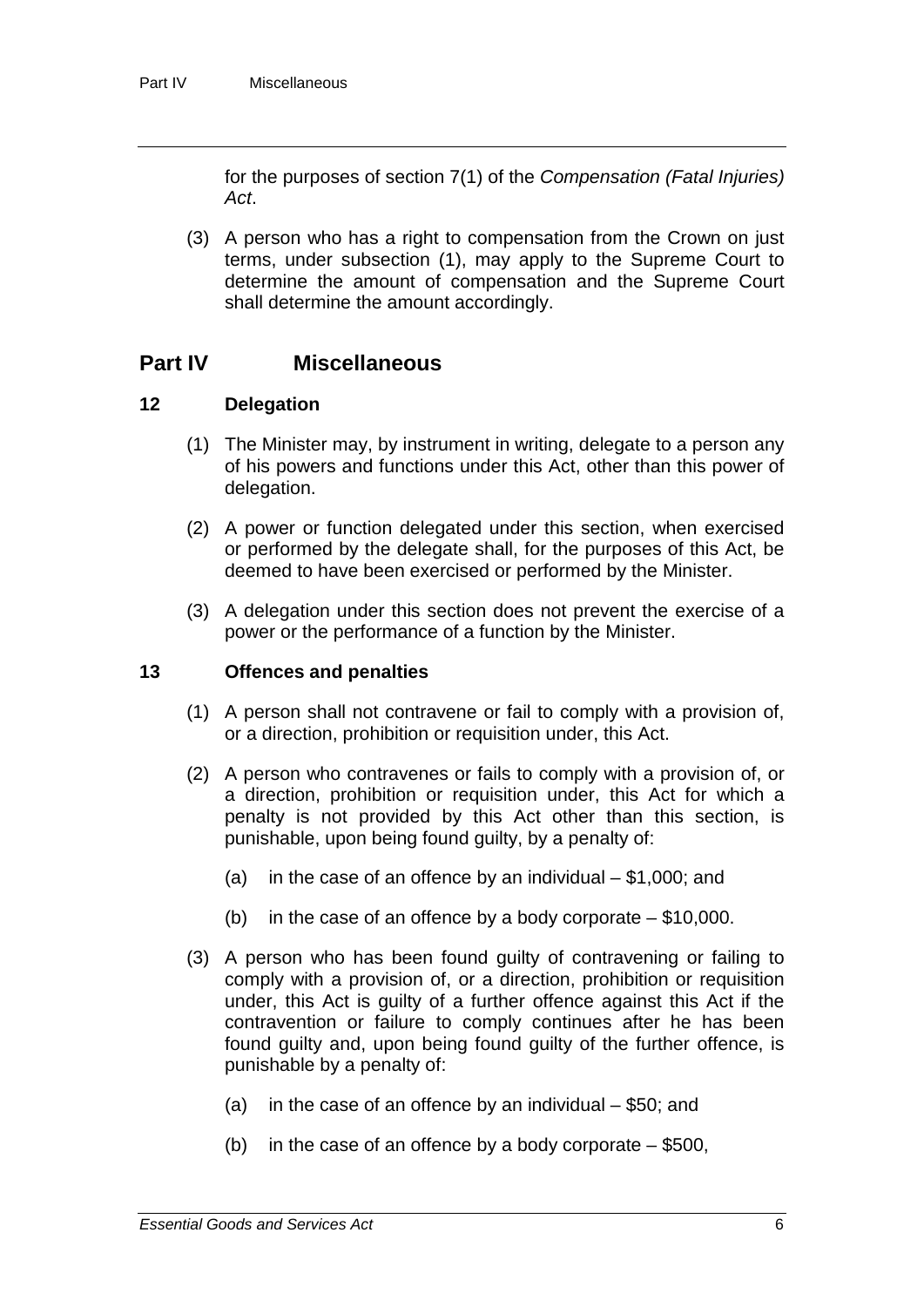for each day during which the offence continues.

- (4) Where an offence is committed by a person by reason of his failure to comply with a provision of, or a direction, prohibition or requisition under, this Act by or under which he is required to do a thing within a particular period, that person commits a further offence referred to in subsection (3) while the failure to do that thing continues, notwithstanding that that period has expired.
- (5) A prosecution for an offence against this Act:
	- (a) shall be dealt with summarily; and
	- (b) shall not be commenced without the approval in writing of the Minister.

### **14 Certificate of evidence**

In proceedings for an offence against this Act, a certificate, signed by the Minister, certifying that a direction, prohibition or requisition under section 7 specified in the certificate was served in accordance with section 16 on a person, and on a date, specified in the certificate is prima facie evidence of the matter so certified.

### **15 Intimidation and threats**

A person who, whilst a declaration has effect, by force, threats or intimidation, against whomsoever directed, interferes with or molests another person in relation to work, goods or services provided by, or with the assistance of, that other person, is guilty of an offence.

### **16 Service**

- (1) A person shall not be found guilty of failing to comply with a direction, prohibition or requisition under section 7 unless the direction, prohibition or requisition, as the case may be, was served on him personally or by registered post or was published in the *Gazette*.
- (2) As soon as practicable after he publishes a direction, prohibition or requisition in the *Gazette* the Minister shall take whatever other steps he considers reasonable in the circumstances to ensure that the direction, prohibition or requisition is brought to the notice of the public.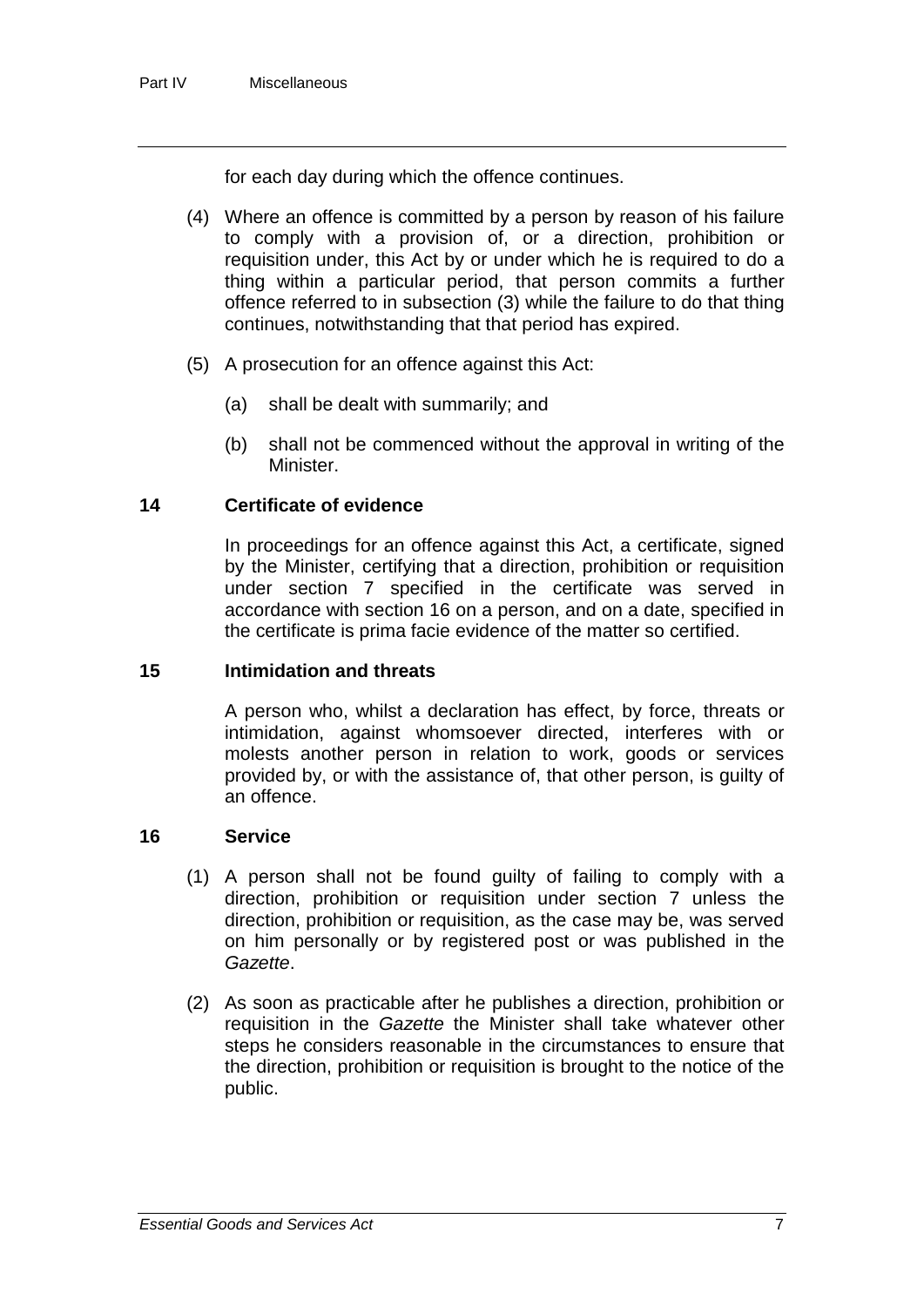- (3) Notwithstanding section 30(3) of the Criminal Code, a direction, prohibition or requisition published in the *Gazette* under subsection (1) shall, at the time of its publication:
	- (a) where it is directed or addressed to a person or persons, be deemed to be served personally on that person or those persons; and
	- (b) where it is directed or addressed to a body or association of persons or persons of a specified class, be deemed to be served personally on each person who is a member of that body or association or class at that time.

### **17 Appropriation**

Where the Minister certifies that an amount of money is required to be paid or provided for the purposes of this Act, the amount is to be paid from the public moneys of the Territory and the Allocation for that purpose is established or increased by the extent necessary.

### **18 Regulations**

- (1) The Administrator may make regulations, not inconsistent with this Act, prescribing all matters required or permitted by this Act to be prescribed, or necessary or convenient to be prescribed for carrying out or giving effect to this Act.
- (2) Without limiting the generality of subsection (1), the Administrator may, in the Regulations:
	- (a) prescribe goods or services as goods or services for the purposes of this Act;
	- (b) prescribe the procedure for applying to the Supreme Court for a determination under section 11(2); and
	- (c) prescribe penalties, not exceeding a fine of \$5,000, for offences against the Regulations.